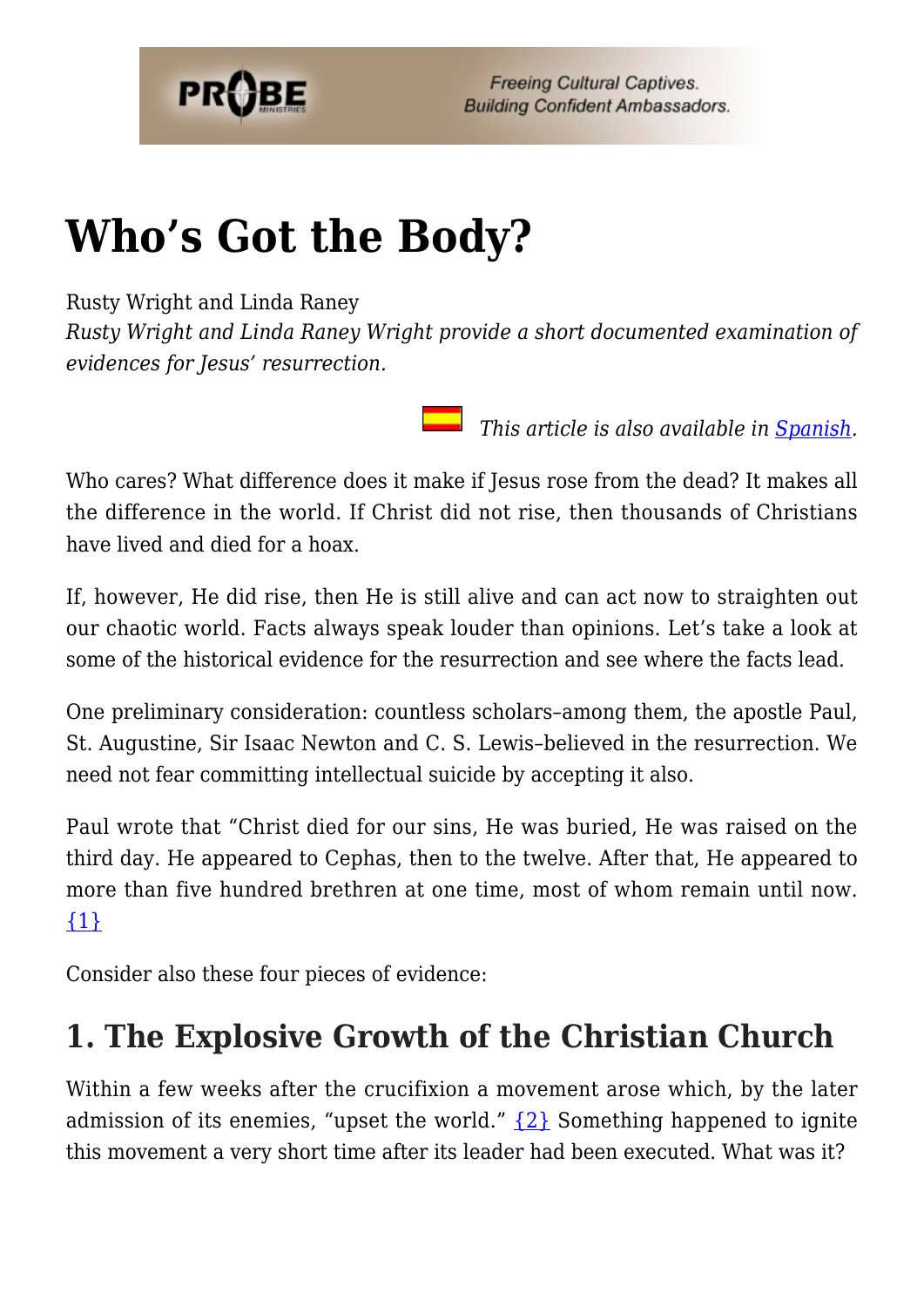

**Freeing Cultural Captives. Building Confident Ambassadors.** 

### **2. The Changed Lives of the Disciples**

After Jesus' arrest and crucifixion, most of the disciples were frightened. Peter, for instance, denied Christ three times (twice to two servant girls!) Yet 10 out of the 11 disciples were martyred for their faith. Peter was crucified upside down; Thomas was skewered; John was boiled in oil but survived. Something had happened to revolutionize these men's lives. Each believed he had seen the risen Christ.

### **3. The Empty Tomb**

Jesus' dead body was removed from the cross, wrapped in graveclothes like a mummy, covered with 100 pounds of aromatic spices and placed in a tomb.  $\{3\}$ The tomb had been hewn out of rock $\{4\}$  and apparently contained only one cavern.  $\{5\}$  An extremely large stone  $\{6\}$  was rolled into a slightly depressed groove at the tomb's entrance.  $\{7\}$  Some have conservatively estimated the weight of the stone at one-and-a-half to two tons.

A crack "Green Beret" unit of Roman soldiers was placed out front to guard the grave[.{8}](#page-4-0) The military discipline of the Romans was so strict that severe corporal and often capital punishment awaited the soldier who left his post or failed in his duty.  $\{9\}$  Sunday morning, the stone was found rolled away, the body was gone, but the graveclothes were still in place. ${10}$  What happened?

Some say that Christ's friends stole the body. This means that either one of the women sweet-talked the guards while the other two moved the stone and tip-toed off with the body, or else guys like Peter (remember how brave he was) and Thomas (how easily convinced he was) overpowered the guards, stole the body, and fabricated a myth.

These theories hardly seem plausible. The guard was too powerful, the stone too heavy, and the disciples, not yet experiencing the power of the Holy Spirit were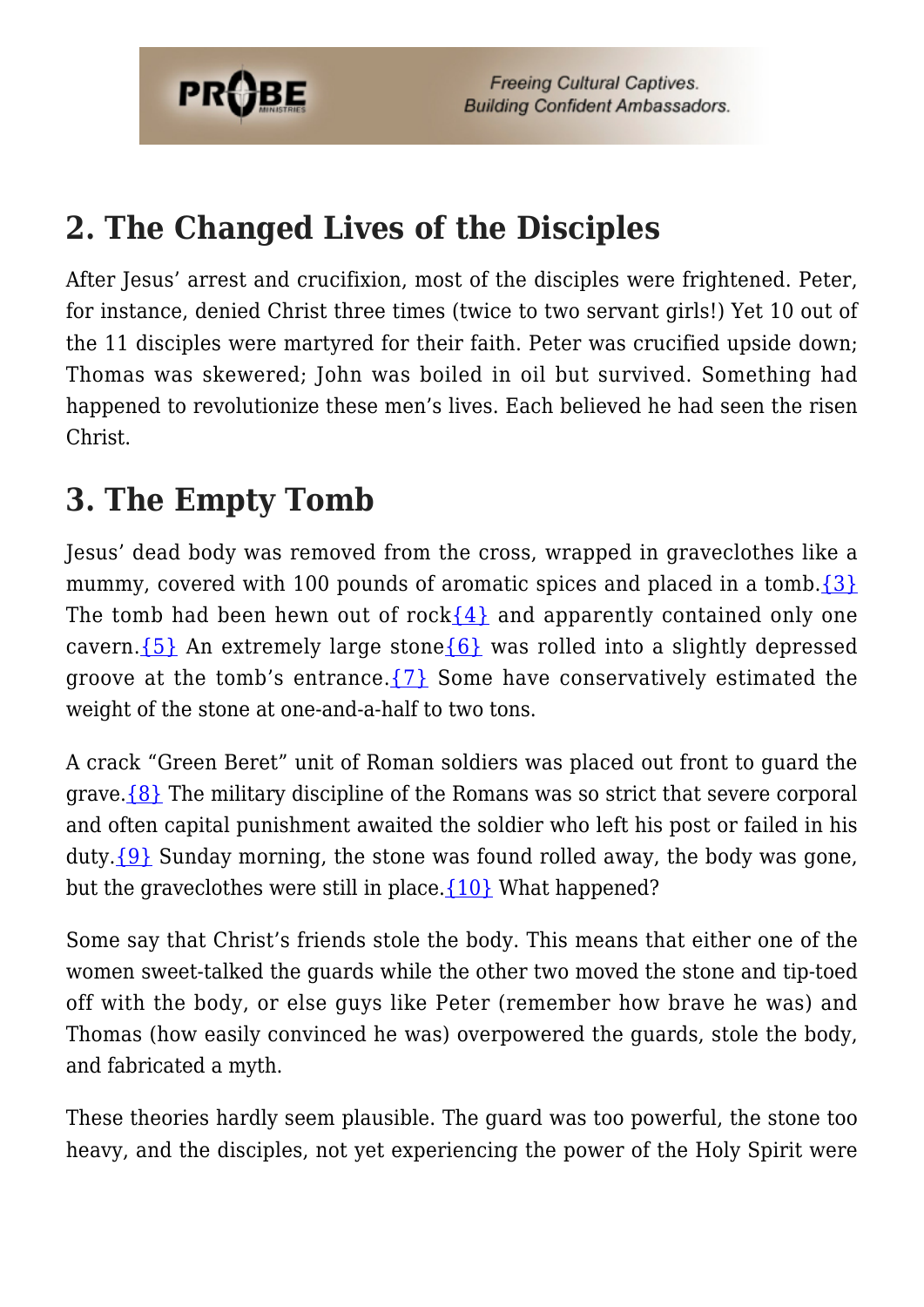

too spinelesss to attempt such a feat.

Others say that Christ's enemies stole the body. Yet if the Romans or Jews had the body, they would have exposed it publicly and Christianity would have died out. They didn't and it didn't.

Then there is the "swoon theory," that Christ didn't really die but was only unconscious. The expert Roman executioners merely thought He was dead. After a few days in the tomb, without food or medicine, the cool air revived Him. Then, according to this theory, He burst from the 100 pounds of graveclothes, rolled away the stone with His nail-pierced hands, scared the daylights out of the Roman soldiers, walked miles on wounded feet, and convinced His disciples that He'd been raised from the dead. This one is harder to believe than the resurrection itself.

In other words, if Jesus was put to death, who's got the body? All that we do have is an empty tomb.

### **4. The Appearances of the Risen Christ**

For 40 days after His death, Christ was reported to be seen alive on earth. Some say these were hallucinations, but do the accounts show that?

Only certain high-strung and imaginative types of people usually have such psychic experiences. Yet a woman, a stubborn tax collector, several fisherman and more than 500 people at one time claimed they saw Him. Hallucinations are very individualistic–contrasting with the fact that over 500 people saw the same thing at the same time and place.

Two other facts undermine the hallucination idea. Such imaginations are usually of expected events, yet the disciples had lost hope after the crucifixion. Also, psychic phenomena usually occur in cycles, but the appearances came in no set patttern. [{11}](#page-4-3)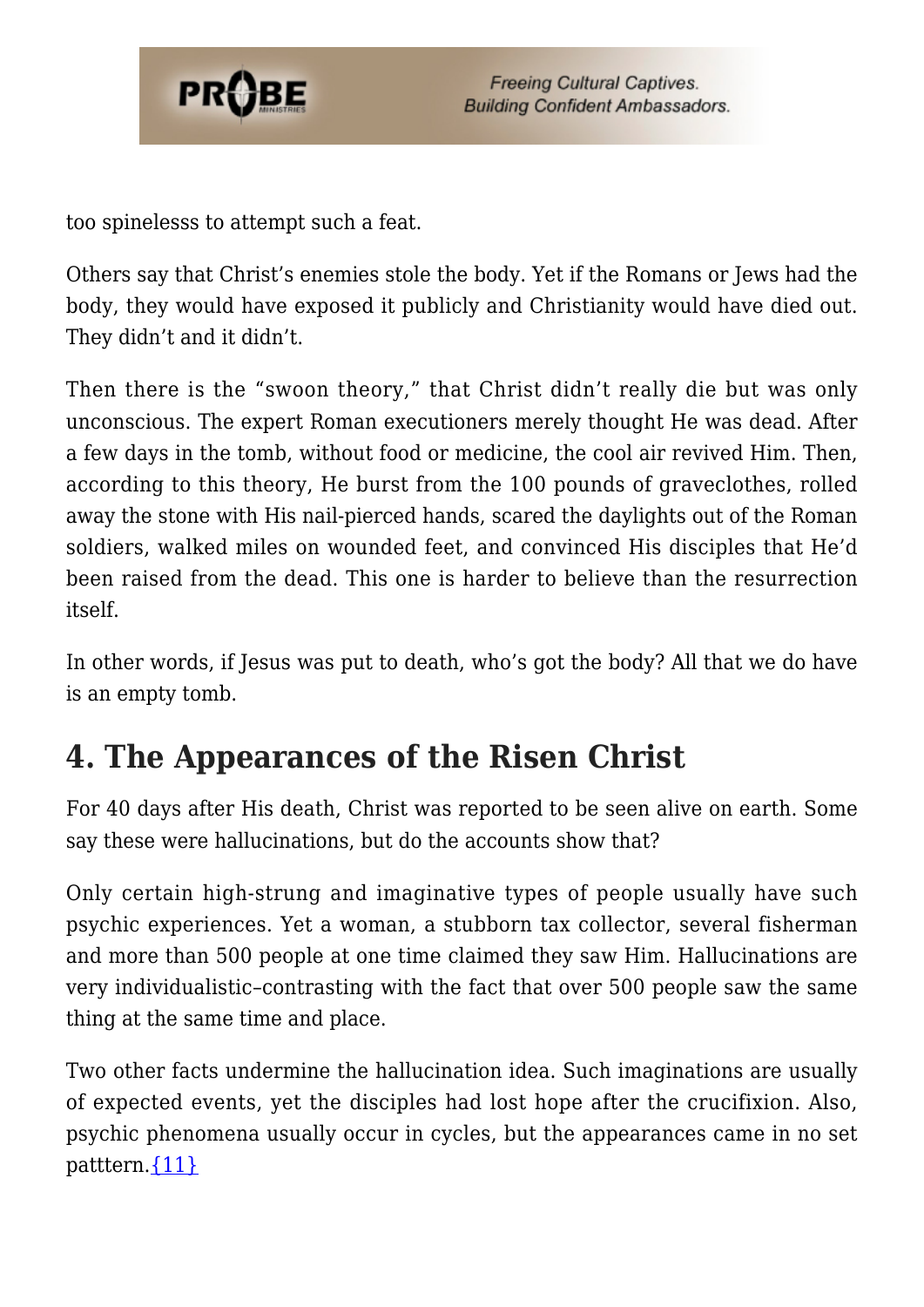

Attempts to explain away the appearances run into a brick wall of facts. The facts point to one conclusion: Christ is risen.

The above does not constitute an exhaustive proof, but rather a reasoned examination of the evidence. We must each consider and evaluate the evidence ourselves to determine the truth of the resurrection claim. (Of course, the truth or falsity of the resurrection is a matter of historical fact and is not dependent on any individual's belief.)

If the facts support the claim, then we can conclude that He arose. In any case, a mere intellectual assent to the facts does nothing for one's life.

A major evidence comes experientially, in personally receiving Christ as Savior and Lord. Jesus said, "Behold I stand at the door and knock; if any one hears My voice and opens the door, I will come in to him." $\{12\}$ 

Care to give Him a try?

#### **Notes**

<span id="page-3-0"></span>1. 1 Corinthians 15:3-6.

<span id="page-3-1"></span>2. Acts 17:6.

<span id="page-3-2"></span>3. John 19:38-40.

<span id="page-3-3"></span>4. Eusebius of Caesarea. Theophania; quoted in Latham, Henry. The Risen Master. (Cambridge: Deighton, Bell, and Co., 1904). pp. 87,88; quoted in McDowell, Josh. *Evidence That Demands a Verdict* (San Bernardino, CA.: Campus Crusade for Christ, Inc., 1972), p. 209.

<span id="page-3-4"></span>5. Ibid.

<span id="page-3-6"></span><span id="page-3-5"></span>6. Mark 16:4.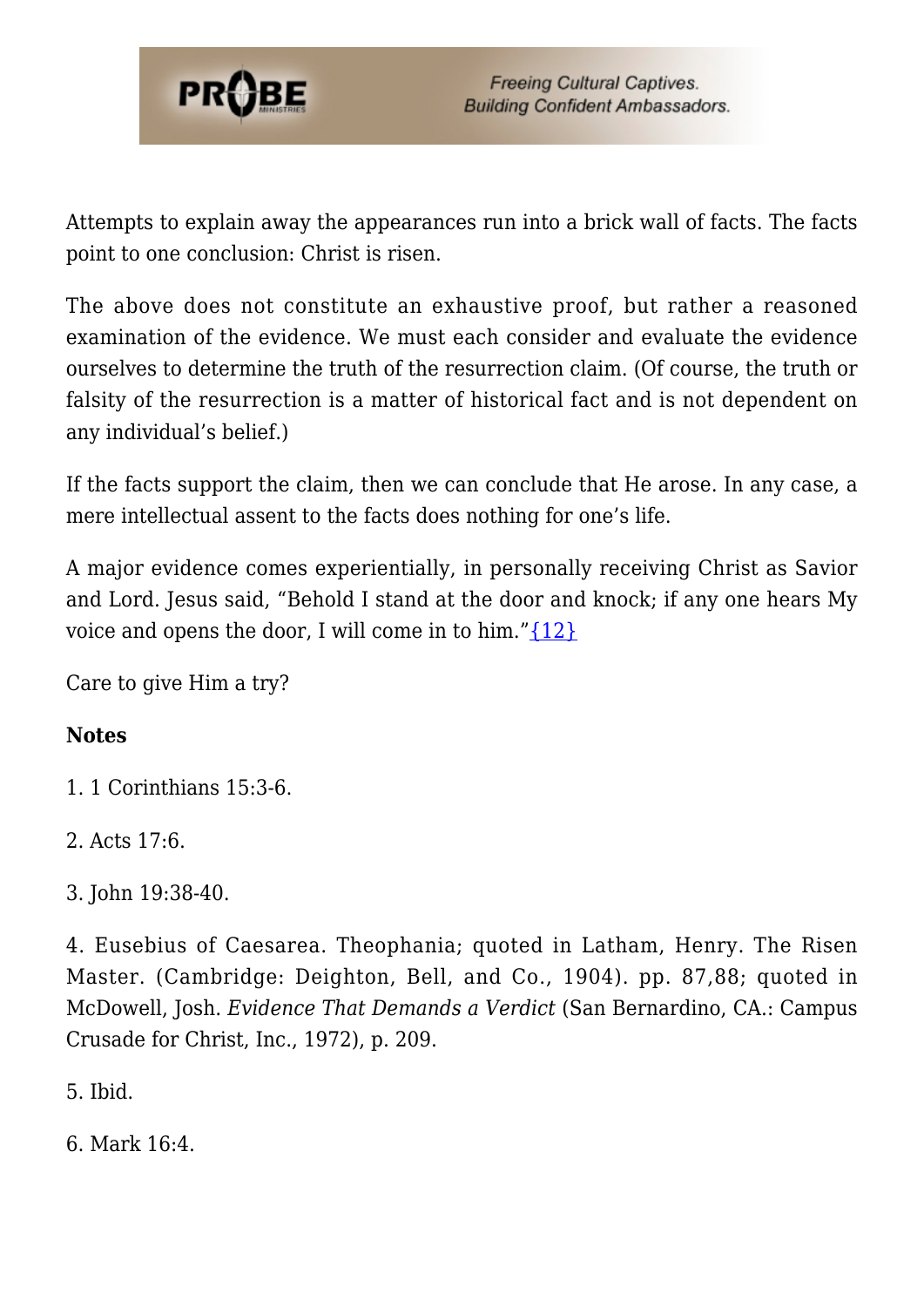

7. Holloman, Henry W. "An Exposition of the Post Resurrection Appearances of Our Lord" (Unpublished Th.M. Thesis: Dallas Theological Seminary, May, 1967). p. 38, quoted in McDowell, op. cit. p. 216.

<span id="page-4-0"></span>8. Matthew 27: 65,66.

<span id="page-4-1"></span>9. McDowell, op. cit. pp. 218-224.

<span id="page-4-2"></span>10. Matthew 28:1-6; Mark 16:1-6; Luke 24:1-3; John 20:1-11.

<span id="page-4-3"></span>11. Anderson, J. N. D. The Evidence for the Resurrection. (Chicago: Inter-Varsity Press, 1968). pp. 20-23.

<span id="page-4-4"></span>12. Revelation 3:20.

#### **A Short Story**

There was once a rich man, who dressed in purple and the finest linen, and feasted in great magnificence every day. At his gate, covered with sores, lay a poor man named Lazarus, who would have been glad to satisfy his hunger with the scraps from the rich man's table. Even the dogs used to come and lick his sores.

One day the poor man died and was carried away by the angels to be with Abraham. The rich man also died and was buried, and in Hades, where he was in torment; he looked up, and there, far away, was Abraham with Lazarus close beside him.

"Abraham, my father," he called out, "take pity on me! Send Lazarus to dip the tip of his finger in water, to cool my tongue, for I am in agony in this fire." But Abraham said, "Remember, my child, that all the good things fell to you while you were alive, and all the bad to Lazarus; now he has his consolation here and it is you who are in agony. But that is not all: there is a great chasm fixed between us; no one from our side who wants to reach you can cross it, and none may pass